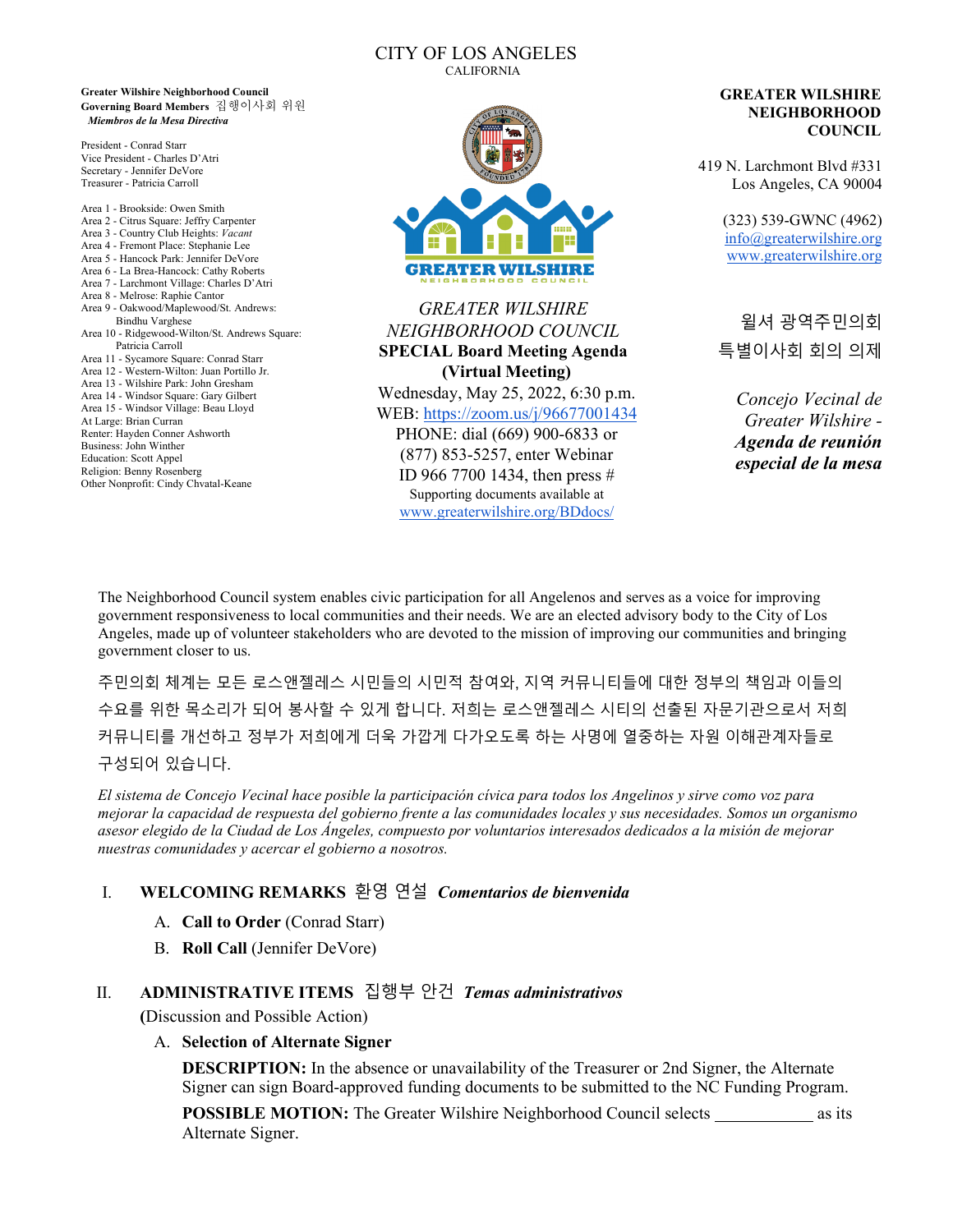## B. **Selection of 2nd Cardholder**

**POSSIBLE MOTION:** The Greater Wilshire Neighborhood Council selects as its 2nd Cardholder.

# III. **AD HOC COMMITTEES** 임시 위원회*Comités ad hoc*

(Discussion and Possible Action)

#### A. **NPG Committee**

- 1. Report from the May 22 NPG Ad Hoc Committee Meeting
- 2. Report, Discussion, and Motion Regarding Funds for Spring 2022 NPGs. (Julie Stromberg, Patti Carroll.)
	- a) GWNC has a budget of \$5375 for the Spring 2022 NPGs.
- 3. Report, Discussion, and Motion Regarding Spring 2020 NPG awards. (Julie Stromberg)
	- a) MOTION: GWNC to award Anderson Munger YMCA a neighborhood purposes grant in the amount of \$500.
	- b) MOTION: GWNC to award First-in-Fire a neighborhood purposes grant in the amount of \$750.
	- c) MOTION: GWNC to award Friends of Wilshire Library a neighborhood purposes grant in the amount of \$600.
	- d) MOTION: GWNC to award Hope-Net a neighborhood purposes grant in the amount of \$1,250.
	- e) MOTION: GWNC to award Open Arms a neighborhood purposes grant in the amount of \$500.
	- f) MOTION: GWNC to award St. Vincent's Meals on Wheels a neighborhood purposes grant in the amount of up to \$1,250.
	- g) MOTION: GWNC to award The Ebell of Los Angeles a neighborhood purposes grant in the amount of \$500.

## IV. **OUTREACH COMMITTEE** 아웃리치 위원회*Comité de difusión*

(Discussion and Possible Action) (Chair: Colette Amin)

- A. **Discussion and Possible Motion**: To approve business cards and up to \$500 for printing business cards
- B. **Discussion and Possible Motion:** To approve creation of a renters' trifold like the homelessness trifold and to approve \$500 for the printing of renter information trifold. (Hayden Ashworth  $\&$ April Hannon Renters Reps)
- V. **NEW BUSINESS** 신규 사업*Asuntos nuevos* (Discussion and Possible Action)
	- A. **Discussion and Possible Action** to purchase two Logitech Mevo Start live streaming video cameras and two floor stands for up to \$1,150.00 for live streaming of GWNC meetings, town halls, and other GWNC-approved events.

## VI. **ADJOURNMENT** 조정 *Postergación*

#### A. **Upcoming GWNC Board Meeting**

The next GWNC General Board Meeting will be held at 6:30 PM on Wednesday, June 8, 2022 via Zoom ID #966 7700 1434.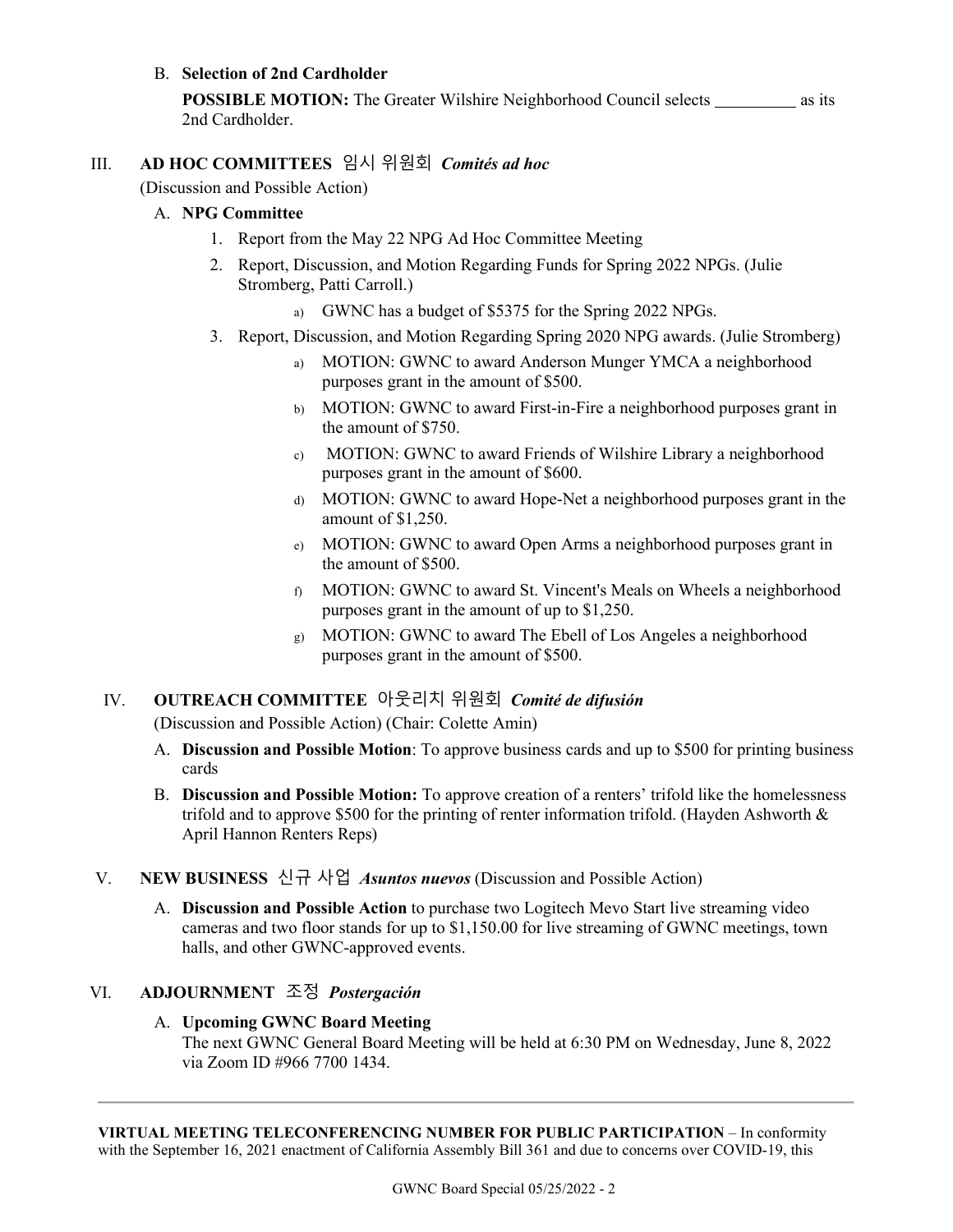Greater Wilshire Neighborhood Council meeting will be conducted entirely with a call-in option or internet-based service option. Every person wishing to address the Board/Committee should dial (669) 900-6833 or (877) 853-5257 and enter 966 7700 1434, then press # to join the meeting. Public comment cannot be required to be submitted in advance of the meeting, only real-time public comment is required. If there are any broadcasting interruptions that prevent the public from observing or hearing the meeting, the meeting must be recessed or adjourned. If members of the public are unable to provide public comment or be heard due to issues within the Greater Wilshire Neighborhood Council's control, the meeting must be recessed or adjourned.

공공 참여를 위한 가상회의 전화번호 – 2021 년 9 월 16 일 캘리포니아 총회 법안 제정 361 에 부합합니다 승인과 COVID- 19 문제로 인하여 이번 윌셔 광역주민의회(GWNC) 회의 전체는 전화회의/온라인으로 개최합니다. 이사회/위원회에 참여하고자 하는 사람은 각자 (669) 900- 6833 또는 (877) 853- 5257 (무료전화)에 전화하여 966 7700 1434를 입력하고 #을 누르면 회의 참석이 됩니다.` 공개 논평은 회의 전에 제출할 필요가 없으며 실시간 공개 논평만 필요합니다. 공중이 회의를 참관하거나 청취할 수 없는 방송 중단이 있는 경우 회의를 휴회 또는 폐회해야 합니다. 대중 구성원이 이웃 의회가 통제할 수 있는 문제로 인해 대중의 의견을 제시하거나 의견을 들을 수 없는 경우 회의를 휴회하거나 연기해야 합니다.

#### *NÚMERO DE LA REUNIÓN VIRTUAL POR TELECONFERENCIA PARA PARTICIPACIÓN DEL PÚBLICO* –

*De conformidad con la promulgación del 16 de septiembre de 2021 del Proyecto de Ley 361 de la Asamblea de California y debido a la preocupación por la COVID-19, la reunión de este Concejo Vecinal de Greater Wilshire (Greater Wilshire Neighborhood Council, GWNC por sus siglas en inglés) se realizará totalmente por teléfono/en línea. Cada persona que desee dirigirse a la Mesa/Comité debe marcar el (669) 900-6833 o (877) 853-5257 (línea gratuita) e ingresar* 966 7700 1434*, después presionar # para unirse a la reunión. No se puede solicitar que los comentarios públicos se envíen antes de la reunión, solo se requieren comentarios públicos en tiempo real. Si hay alguna interrupción en la transmisión que impida que el público observe o escuche la reunión, la reunión debe interrumpirse o levantarse. Si los miembros del público no pueden brindar comentarios públicos o ser escuchados debido a problemas dentro del control del Consejo Vecinal, la reunión debe interrumpirse o levantarse.*

**TRANSLATION SERVICE** – If you need translation service, please contact the GWNC Secretary at (323) 539-4962 or [info@greaterwilshire.org](mailto:info@greaterwilshire.org) at least 72 hours before the event.

번역 서비스 - 번역 서비스를 요청하려면 행사 개최 72시간 이전까지 주민의회에 알려주시기 바랍니다. 이사회 사무국 연락어 (323) 539- 4962 또는 [info@greaterwilshire.org](mailto:info@greaterwilshire.org)에 접촉하시기 바랍니다.

**SERVICIOS DE TRADUCCIÓN** – [Si requiere servicios de traducción, favor de avisar al concejo vecinal 72 horas](http://www.greaterwilshire.org/)  [antes del evento. Por favor contacte al secretario de la mesa, al \(323\) 539-4962 o](http://www.greaterwilshire.org/) [info@greaterwilshire.org](mailto:info@greaterwilshire.org)[.](http://www.greaterwilshire.org/)

**PUBLIC INPUT AT NEIGHBORHOOD COUNCIL MEETINGS – The public is requested to dial \*9 (if connecting** by phone) or press the "raise hand" button (if using the Zoom app), when prompted by the chairperson, to address the Board on any agenda item before the Board takes an action on an item. Comments from the public on agenda items will be heard only when the respective item is being considered.

주민의회 회의의 공공 입력 – 이사회/위원회가 어떤 안건이라도 조치를 취하기 전에, 해당 이사회/위원회에서 이를 다루고자 한다면, 공공 참여자들은 회장의 제안에 의해서 \*9를 누르거나(전화 참여 경우) "손들기" 버튼(줌 앱 사용 경우)을 이용하시기 바랍니다. 의제에 대한 공중의 언급은 개별 안건이 심의될 경우에만 청취합니다.

*OPINIONES DEL PÚBLICO EN LAS REUNIONES DEL CONCEJO VECINAL – Se pide al público que marque \*9 (si se conecta por teléfono) o presione el botón de levantar la mano "raise hand" (si usa la aplicación Zoom), cuando lo indique el presidente para dirigirse a la Mesa/Comité sobre cualquier tema en la agenda antes de que la Mesa/Comité decida cualquier acción sobre ese tema. Se escucharán los comentarios del público sobre los temas de la agenda únicamente cuando se esté considerando el tema respectivo.*

**PUBLIC POSTING OF AGENDAS** 의제의 공공 게시*DIVULGACIÓN PÚBLICA DE AGENDAS*  GWNC agendas are posted for public review in the following locations:

GWNC 의제는 공적으로 검토할 수 있도록 다음 장소에 게시합니다:

*Las agendas de GWNC se colocan para revisión pública en los siguientes lugares:*

GWNC Board Special 05/25/2022 - 3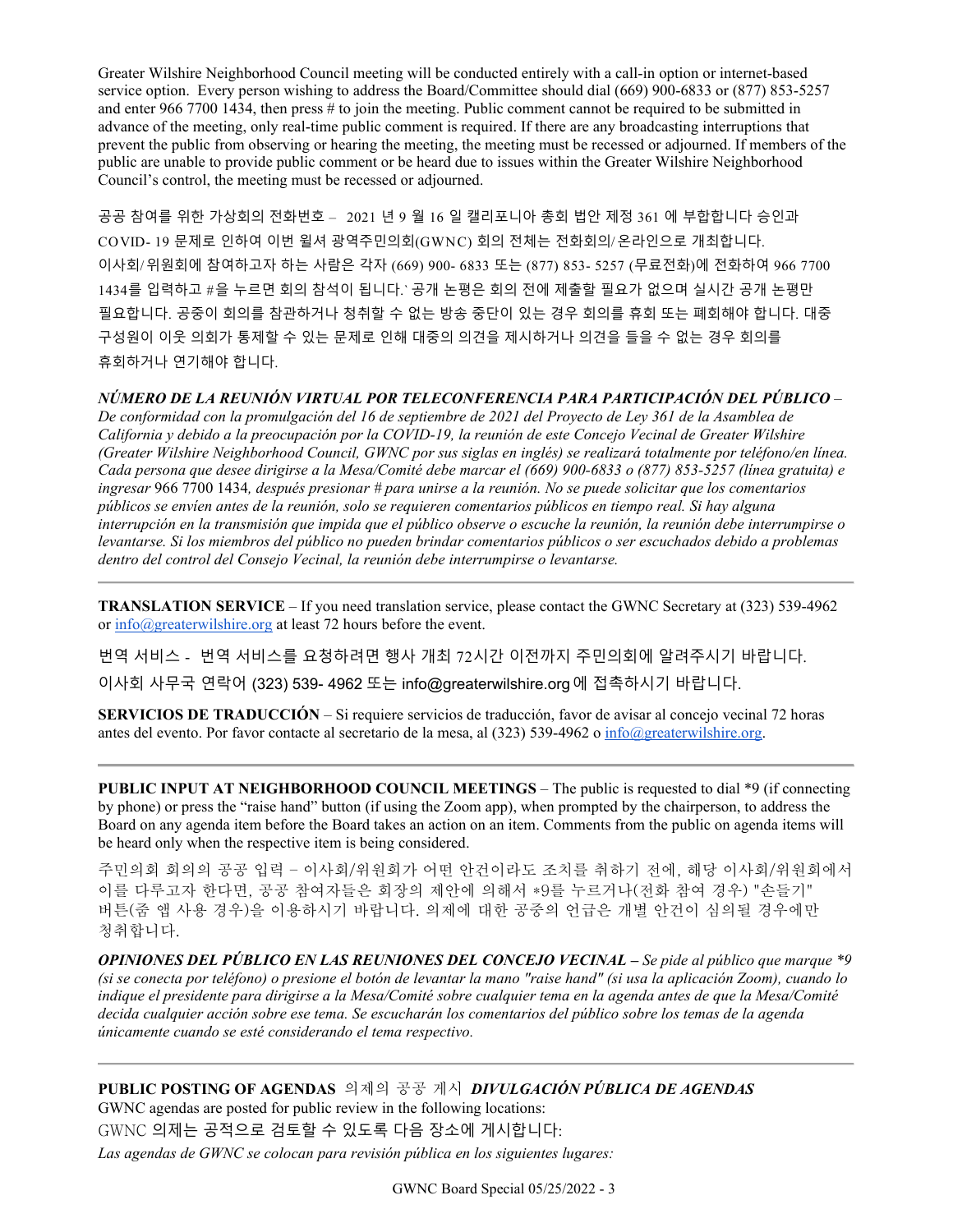- **Display case at the Wilshire Ebell Theater** 윌셔 에벨 극장 게시판에 게시 4401 W. 8번 스트리트, 로스앤젤레스, CA 90005 *En una vitrina expositora en Wilshire Ebell Theater*, 4401 W. 8th Street, Los Angeles, CA 90005
- **Our website** 저희 웹사이트 *Nuestro sitio web* [\(https://www.greaterwilshire.org\)](https://www.greaterwilshire.org/)
- **Via e-mail** subscribe at [www.greaterwilshire.org](http://www.greaterwilshire.org/) 이메일 발송 구독: [www.greaterwilshire.org](http://www.greaterwilshire.org/) *Por correo electrónico - puede suscribirse en [www.greaterwilshire.org](http://www.greaterwilshire.org/)*
- **By subscribing to L.A. City's Early Notification System at** <https://www.lacity.org/subscriptions> L.A. 시티 먼저 알림 시스템에서 구독: <https://www.lacity.org/subscriptions>

*Suscribiéndose al sistema de notificación temprana de la Ciudad de L.A. en <https://www.lacity.org/subscriptions>*

**THE AMERICANS WITH DISABILITIES ACT** – As a covered entity under Title II of the Americans with Disabilities Act, the City of Los Angeles does not discriminate on the basis of disability and upon request, will provide reasonable accommodation to ensure equal access to its programs, services, and activities. Sign language interpreters assisted listening devices, or other auxiliary aids and/or services may be provided upon request. To ensure availability of services, please make your request at least 3 business days (72 hours) prior to the meeting you wish to attend by contacting the Department of Neighborhood Empowerment by email: [NCSupport@lacity.org](mailto:NCSupport@lacity.org) or phone: (213) 978-1551.

미국장애인법 – 미국장애인법 타이틀 II 해당 기관인 로스앤젤레스 시티는 장애를 근거로 차별하지 않으며, 요청이 있을 경우 프로그램, 서비스, 활동에서 평등한 참여를 보장하는 합당한 편의를 제공할 것입니다. 수어 통역사, 청취 보조 도구 또는 기타 보조 도구들과 서비스는 요구가 있을 경우 제공할 것입니다. 서비스 제공이 가능하도록 하기 위해서, 참여 의사는 적어도 회의 개최로부터 3 업무일(72시간) 이전에 다음 이메일의 주민회의 역량강화과에 연락하여 알려주시기 바랍니다: [N CSupport@lacity.org](mailto:NCSupport@lacity.org) 또는 전화연락: (213) 978- 1551.

*LEY DE ESTADOUNIDENSES CON DISCAPACIDADES – Como organismo cubierto por el Título II de la Ley de estadounidenses con discapacidades, la Ciudad de Los Ángeles no discrimina por motivos de discapacidad y, previa petición, proporcionará una adaptación razonable para asegurar el acceso equitativo a sus programas, servicios y actividades. Se proporcionarán intérpretes del lenguaje de señas, dispositivos de audición u otras ayudas o servicios auxiliares previa solicitud. Para asegurar la disponibilidad de servicios, haga su solicitud al menos 3 días hábiles (72 horas) antes de su reunión si desea asistir comunicándose con el Departamento de empoderamiento vecinal (Department of Neighborhood Empowerment) por correo electrónico: NCSupport@lacity.org o por teléfono: (213) 978- 1551.* 

**PUBLIC ACCESS OF RECORDS** – In compliance with Government Code section 54957.5, non-exempt writings that are distributed to a majority or all of the board in advance of a meeting may be viewed at our website at [http://www.greaterwilshire.org](http://www.greaterwilshire.org/) or at the scheduled meeting. In addition, if you would like a copy of any record related to an item on the agenda, please contact  $info(\partial g)$  greaterwilshire.org or (323) 539-4962.

기록의 공적 접근 – 정부 코드 섹션 54957.5을 준수하여, 회의 이전에 모든 이사회/위원회 구성원 다수에게 예외없이 배포되는 문서는 http://www.greaterwilshire.org에서, 혹은 예정된 회의에서 열람할 수 있을 것입니다. 또한 의제에 있는 어떠한 안건이라도 사본이 필요하다면 info@greaterwilshire.org 또는 (323) 539- 4962에 연락하세요.

*ACCESO PÚBLICO A LOS REGISTROS – En cumplimiento del artículo 54957.5 del Código de Gobierno, los documentos no exentos que se distribuyen a una mayoría o a todo la Mesa/Comité antes de una reunión pueden verse en nuestro sitio web en [http://www.greaterwilshire.org](http://www.greaterwilshire.org/) o en la reunión programada. Además, si quiere una copia de algún registro relacionado con un tema de la agenda, por favor póngase en contacto con info@greaterwilshire.org o (323) 539-4962.* 

**RECONSIDERATION AND GRIEVANCE PROCESS** – For information on the GWNC's process for board action reconsideration, stakeholder grievance policy, or any other procedural matters related to this Council, please consult the GWNC Bylaws. The bylaws are available at our Board meetings and on our website at [http://www.greaterwilshire.org.](http://www.greaterwilshire.org/)